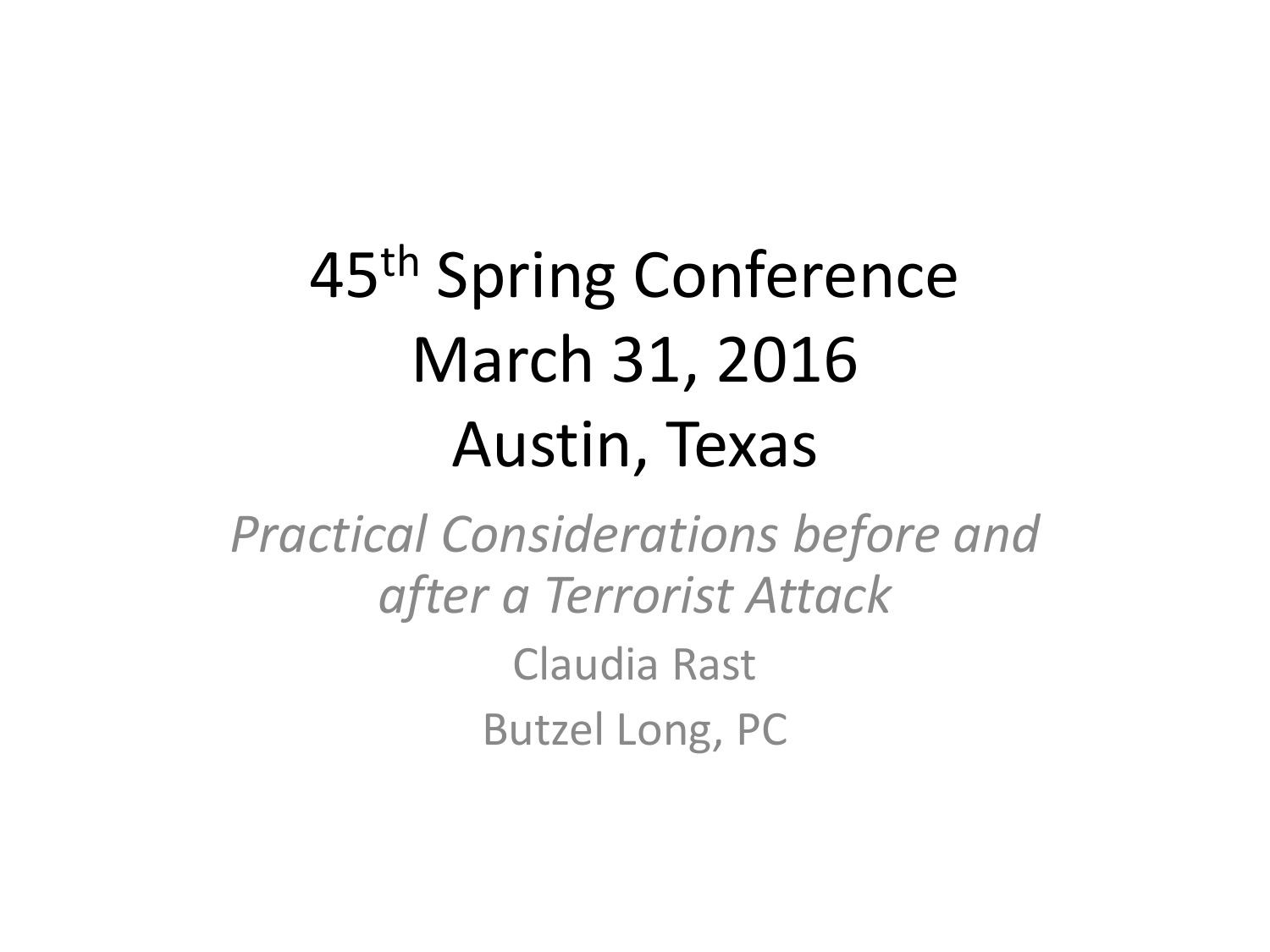

#### **Salmon Fishing in Yemen?**

Actually…on the Tamgas River near Metlakatla, Alaska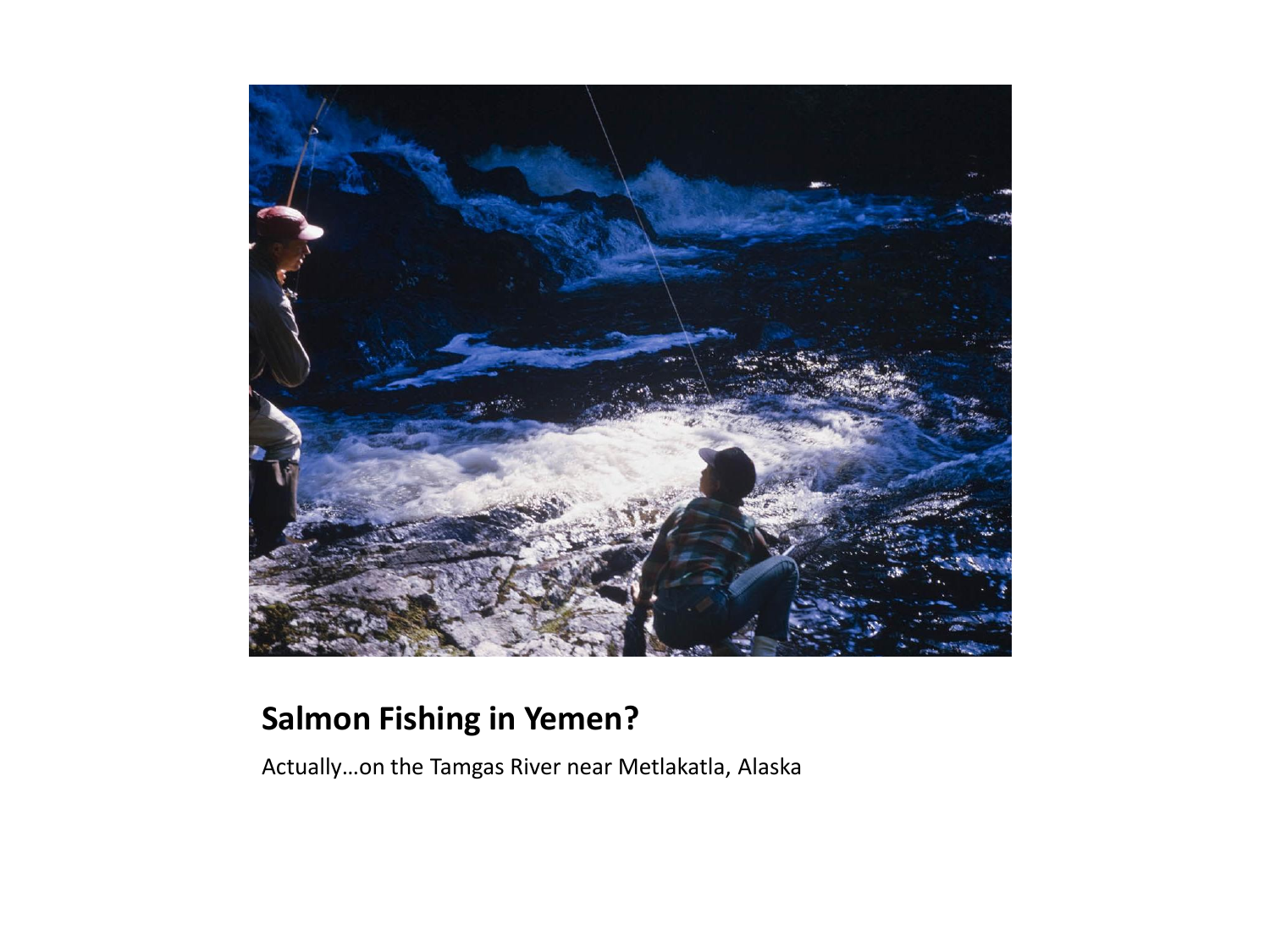# Cybersecurity Trends

- Hacking as a service.
- Ransomware (data encryption-extortion).
- Smartphone kidnapping.
- Increase in social engineering attacks.
- Increase in music and movies to install malware.
- Hackers will continue to use and abuse cloud services.
- Mobile threats and more mobile threats.

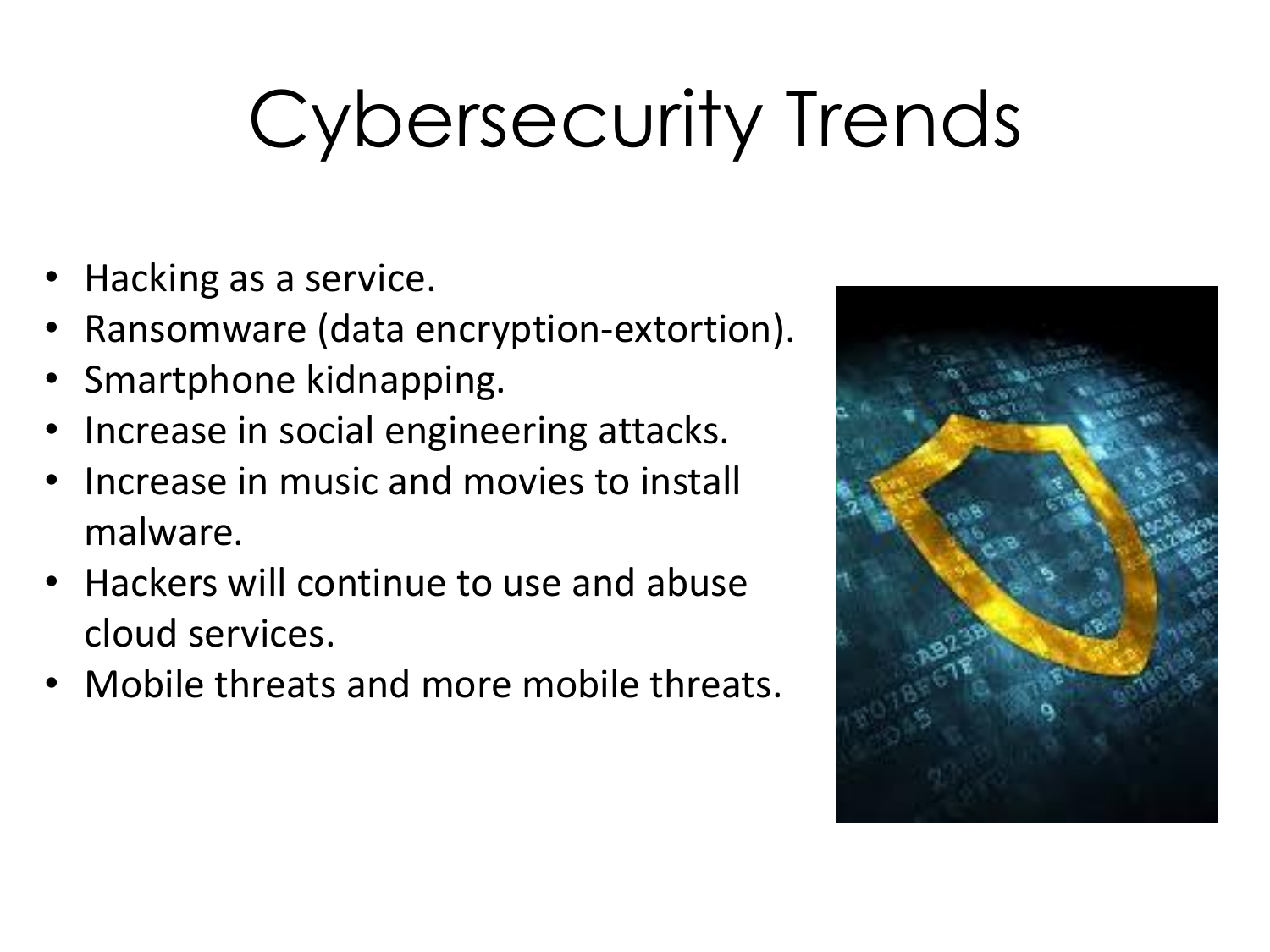

#### **Colossus: The World's First Electronic Programmable Computer at Bletchly Park, Buckinghamshire, England**

Developed in 1943-45; Alan Turing contributed to its design, but this was not the computer used to decode Enigma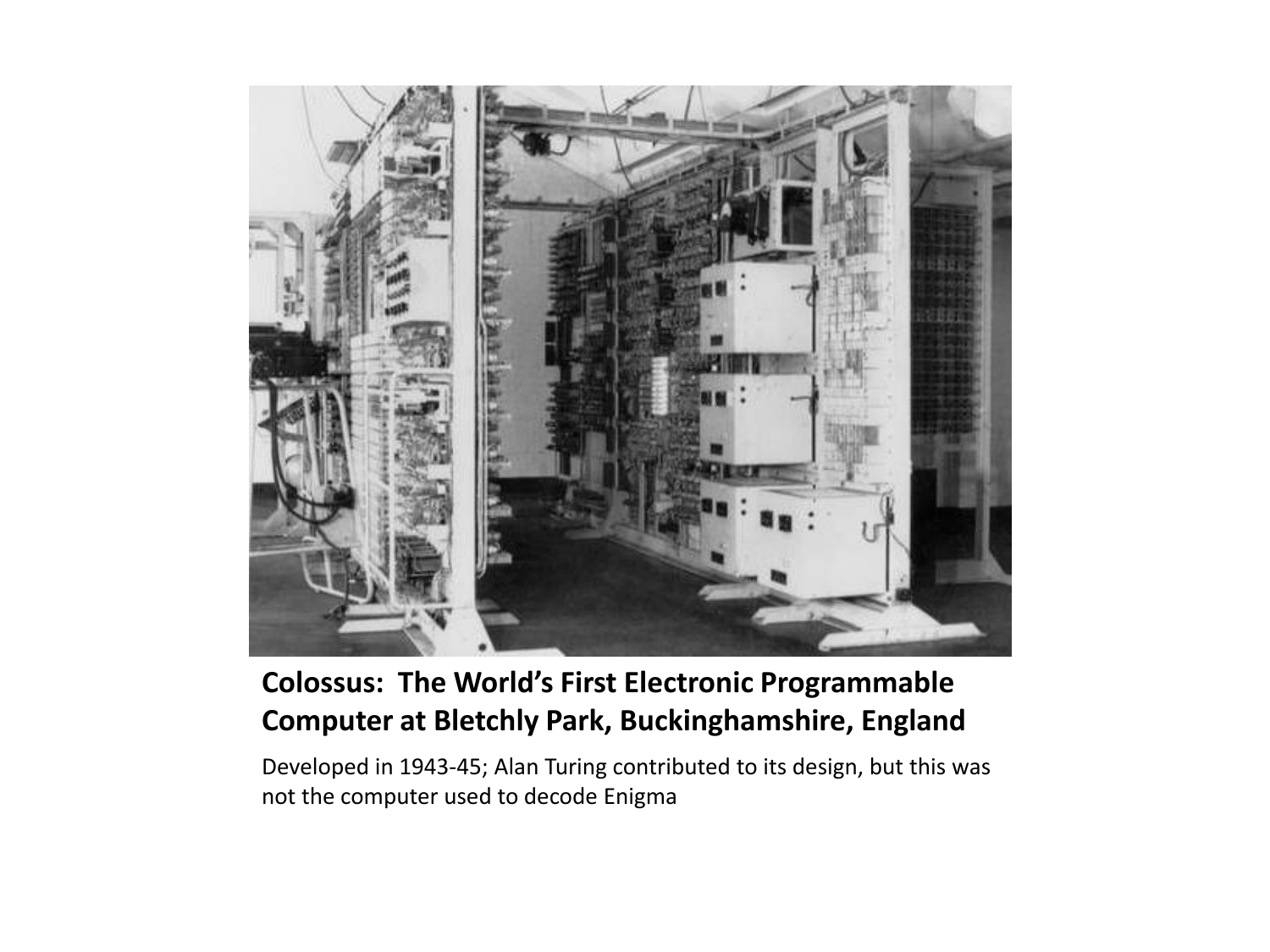### **Spectrum of Cyber Operations**



#### **Enabling Operations**

- Network characterization
- Internet Operations

#### **Cyber Disruption**

• Interrupt the flow of information or function of information systems without physical damage or injury

#### **Cyber Attack**

• Physical damage to property or injury to persons

5

#### More stealthy **Less** stealthy **Less** stealthy

Adapted from Brown & Tullos, "On the Spectrum of Cyberspace Operations," *Small Wars Journal* (11 Dec. 2012)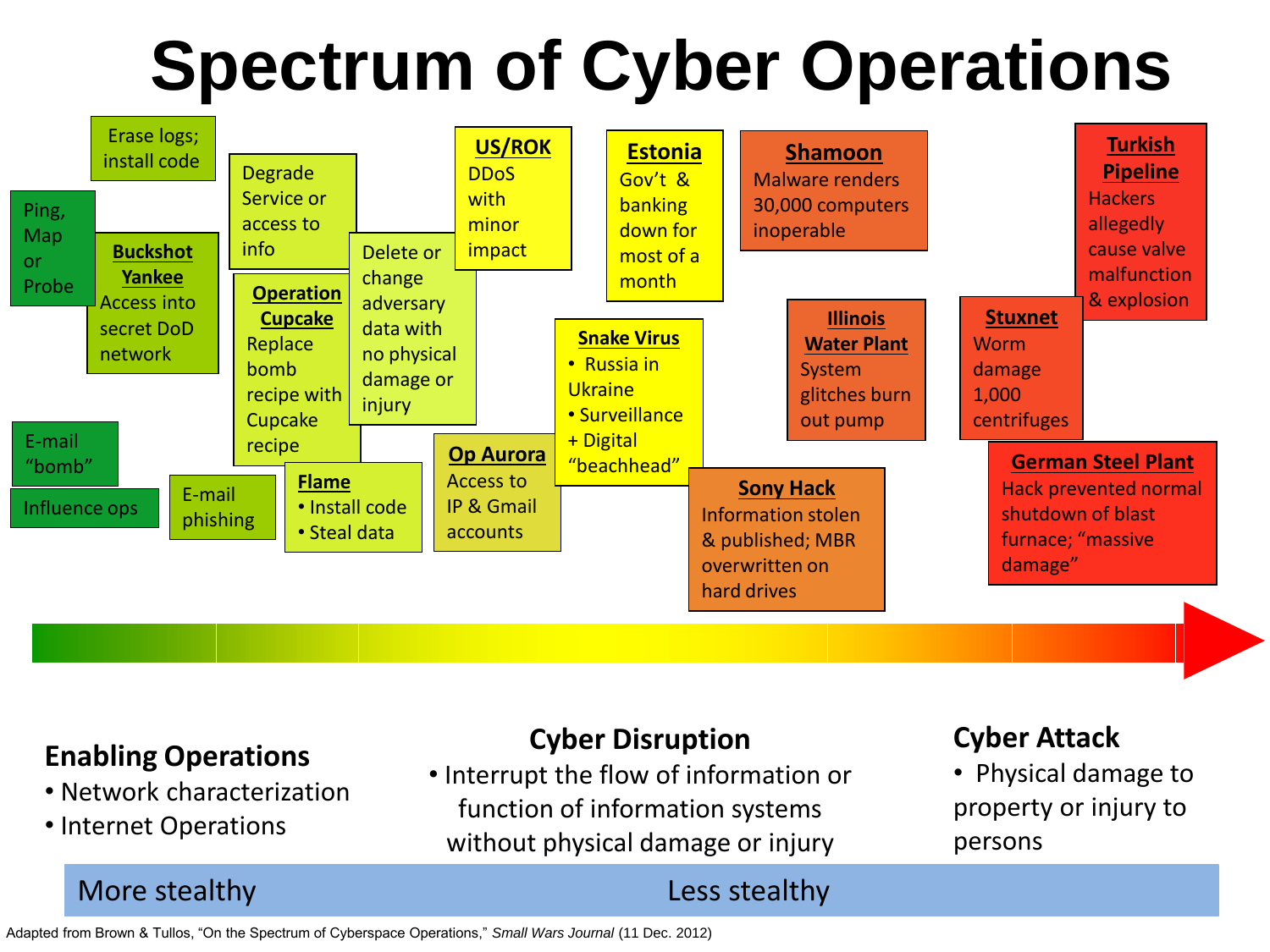### Get to Know SCADA

- Supervisory Control and Data Acquisition (SCADA)
	- Energy
	- Oil & Gas
	- Transportation
	- Manufacturing
	- Power
	- Recycling
	- Water & Wastewater
	- Food & Beverage
- How do SCADA Systems Work?
	- Monitor, gather & process data
	- Interact with and control machines and devices, such as valves, pumps, motors, etc.—all connected through humanmachine interface software
	- Records these events into a log file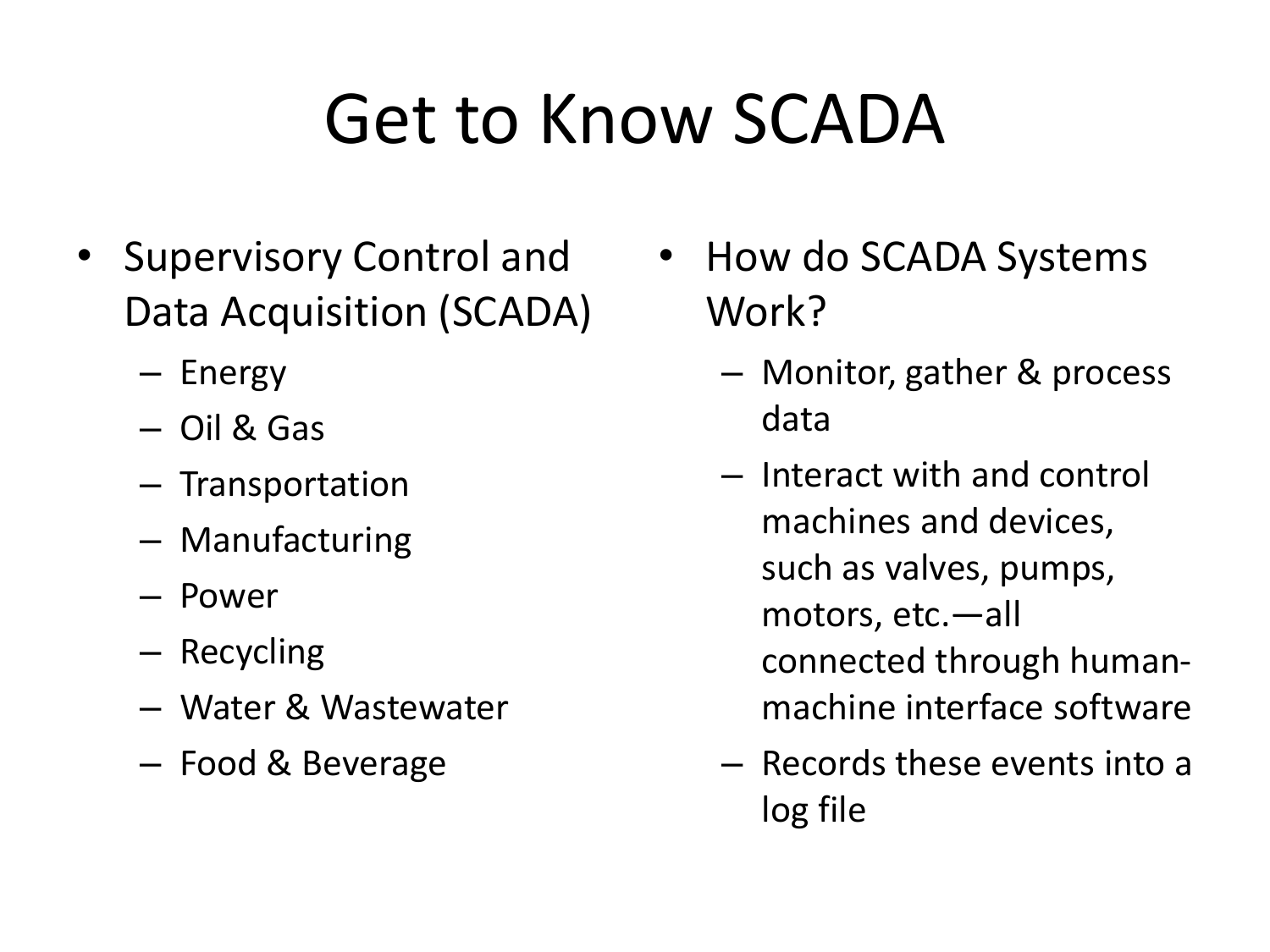### What is a Breach?

- First: What is a Breach?
- Second: What was Disclosed, Published, Stolen, Accessed without Authority, Not Properly Secured…
- Federal Law & Regs: HIPAA/HITECH (Healthcare), FTC Act (Online Commerce), GLB Act & OCC (Financial)
- State Data Breach Laws (47 plus D.C., Puerto Rico, Virgin Islands & Guam)
- Other: Payment Card Industry
- Cybersecurity Framework (NIST Standard)

– Connecticut, Maryland, Hawaii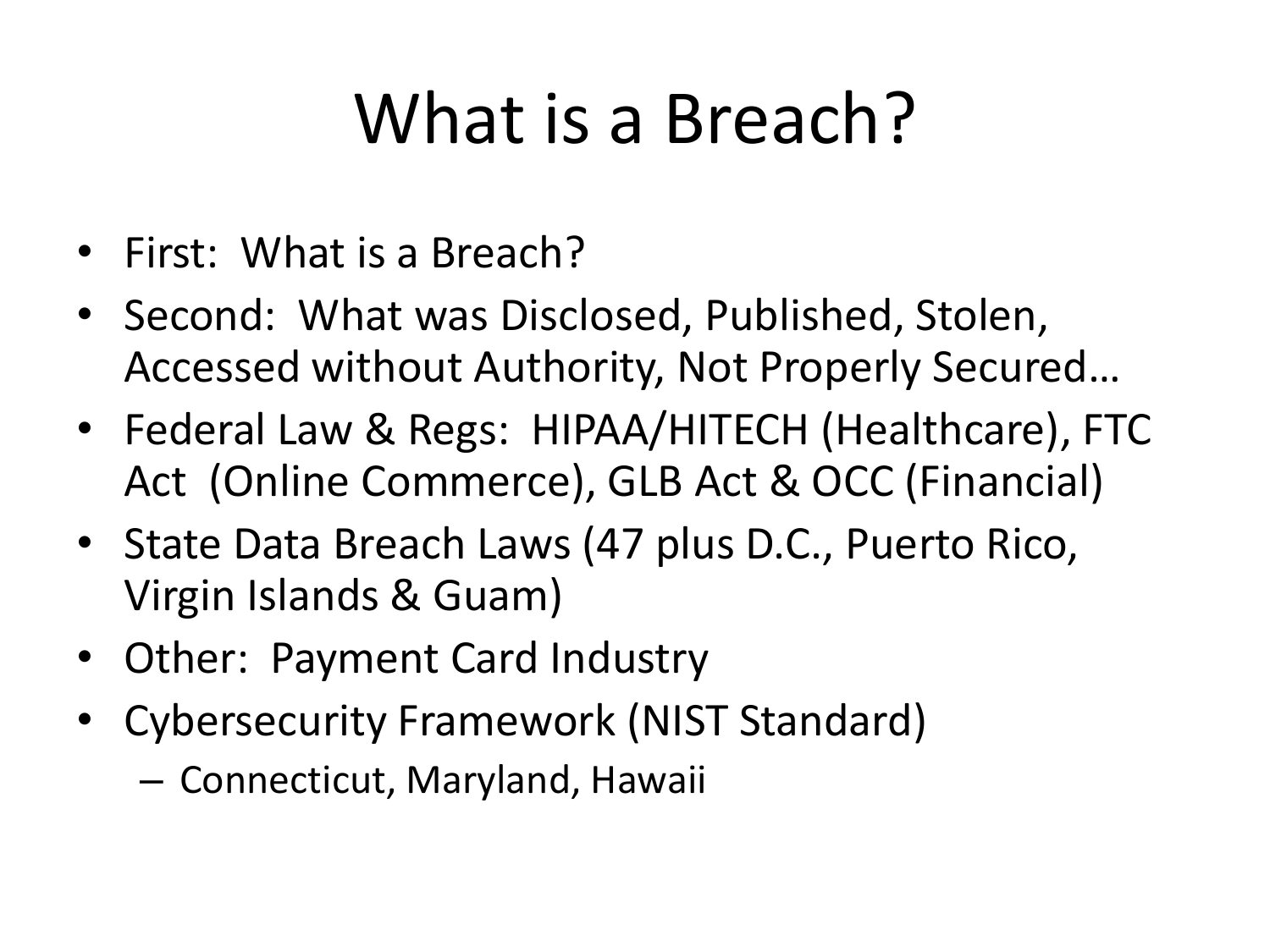#### The Risks to Law Firms & their Clients

- In 2009, the FBI issued a warning to law firms and PR firms that the Bureau had "high confidence" that hackers were attacking and exploiting law firms.
- In 2012, MI-5 informed 300 largest UK companies that their information was as likely to be stolen from their attorneys as it was from their own companies
- In 2012, Mandiant estimated that 80% of the 100 largest US law firms were subject to successful data breaches by malicious intruders in 2011.
- August 2015: Am Law 200 survey shows law firms rarely invest more than 1.9% of gross annual revenue on security
- But that's only what's reported…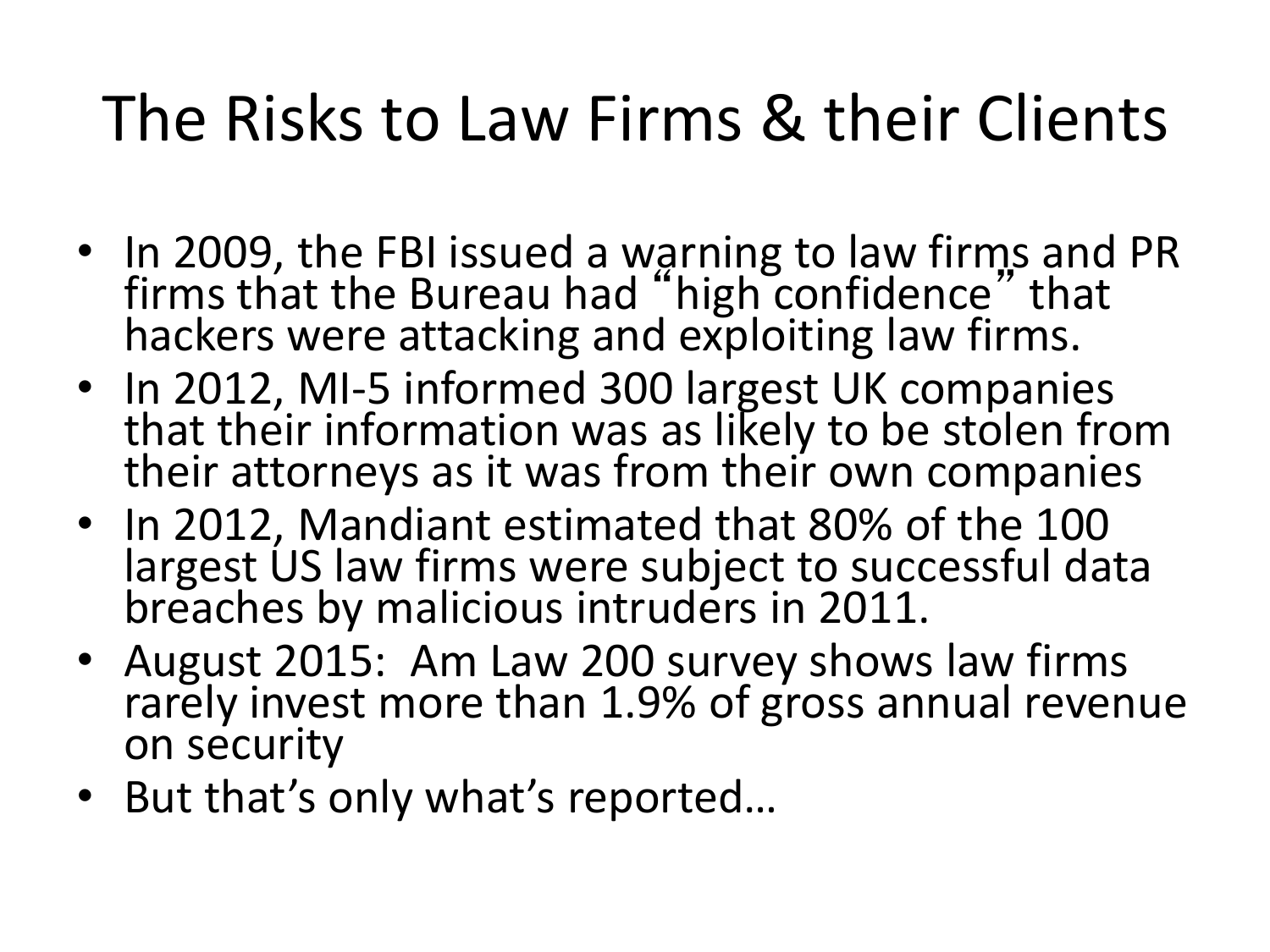### Cyber Risks for Law Firms

- Mobile Lawyers & Staff
	- Ubiquitous "Public" WiFi
- Diverse "Work" Venues
	- Conference Centers
	- Hotels
	- Home
	- Foreign Travel
- BYOD
- IoT
- IOLTA Accounts
- Client Trade Secrets
- Client Contacts
- Push for Marketing & Visibility: Website "Success Stories"
- Electronic Payments (ACH)
- Wire Transfers
- PCI Compliance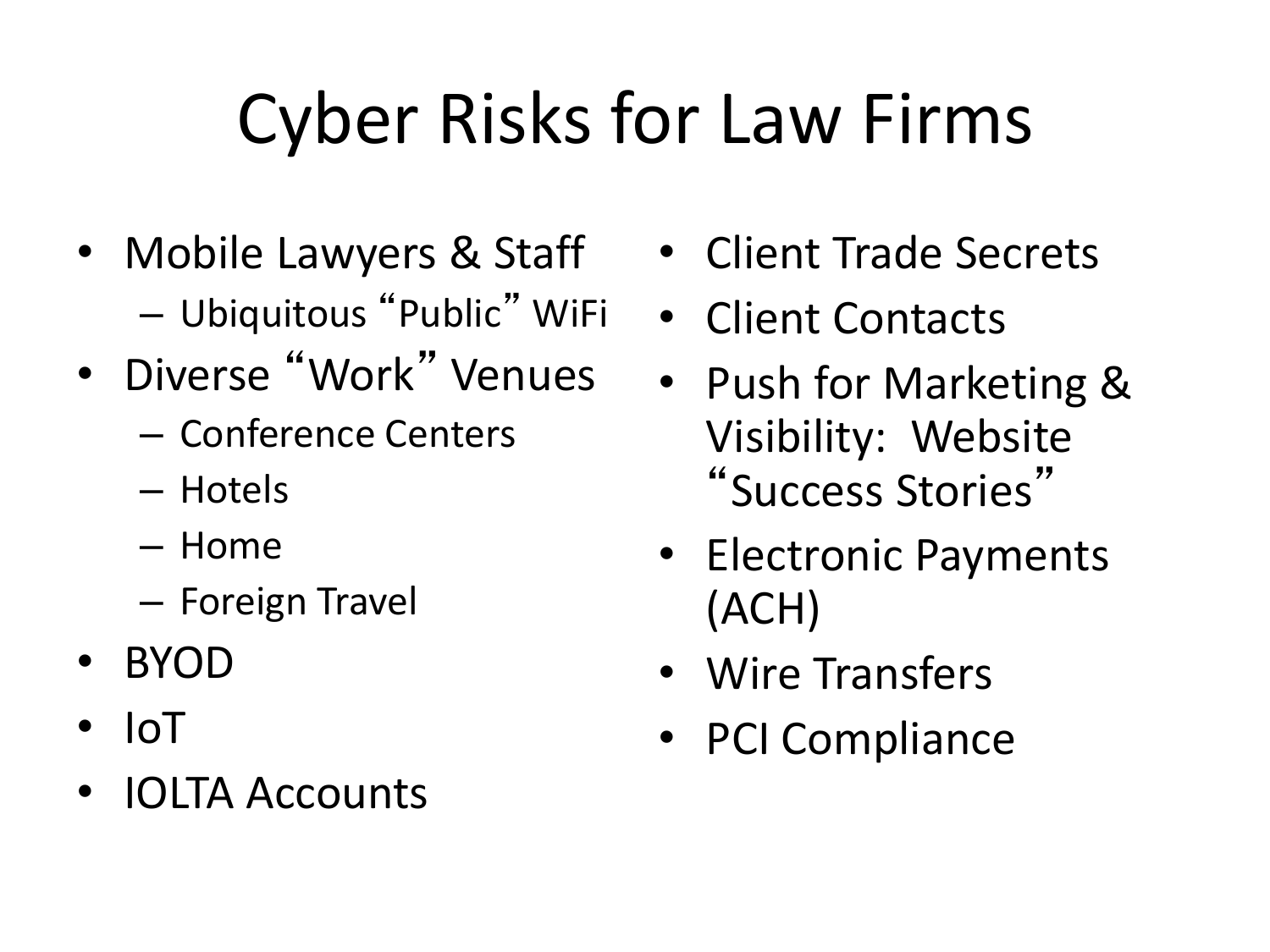### Recent Case Study Examples

- Fraudulent ACH Transfer
	- Admin went to check firm acct at Bank
	- Odd delay
	- Email confirmation of Payroll
	- Police & local IT
- New Cryptolocker Variant/Open Door in Custom Software App
	- Partial encryption
	- Exfiltration of what, to whom?
	- Local IT & FBI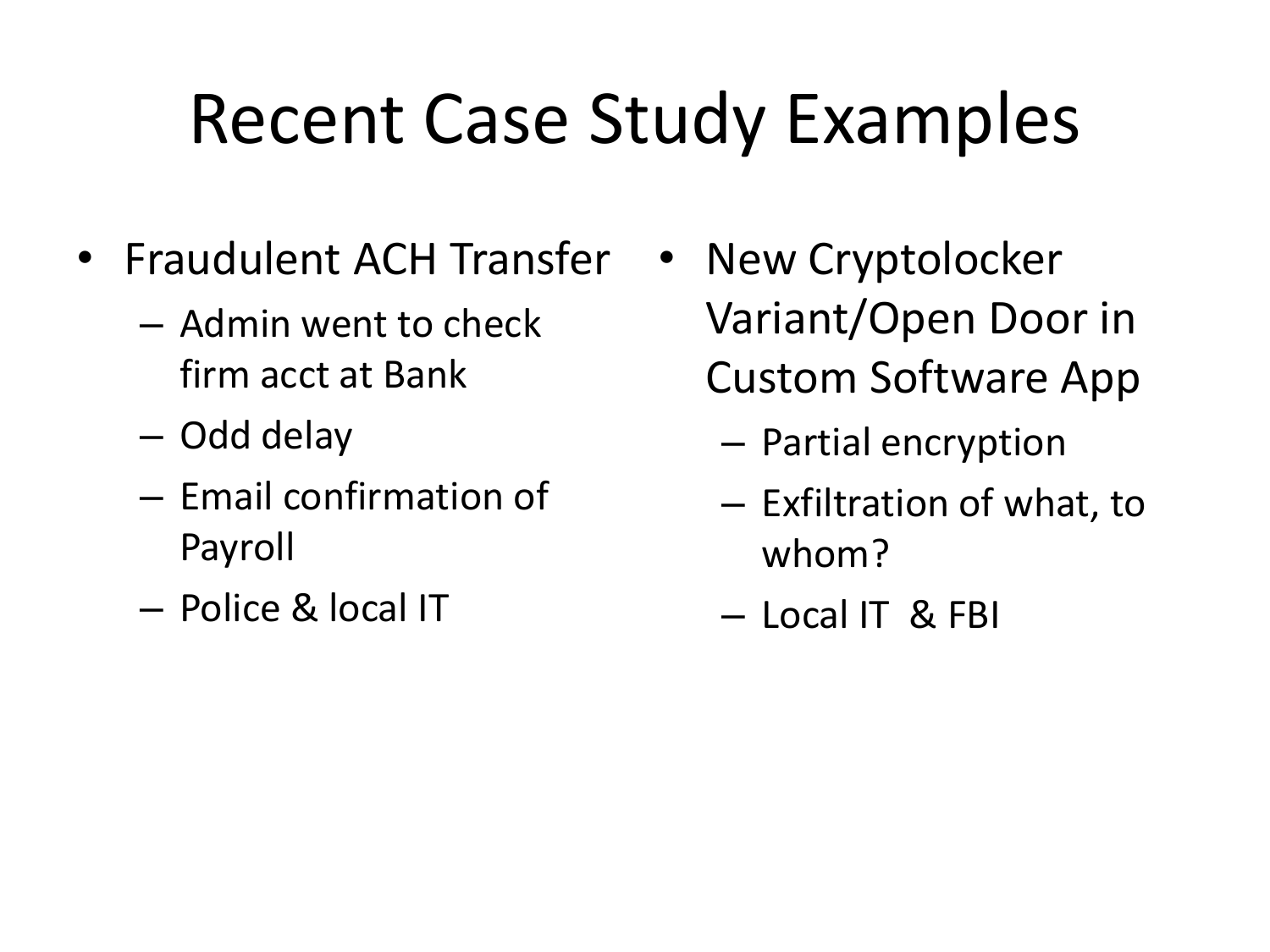### ABA Model Rule 1.1: Competency

- A lawyer shall provide competent representation to a client. Competent representation requires the legal knowledge, skill, thoroughness and preparation reasonably necessary for the representation
	- Comment [8] *a lawyer should keep abreast of changes in the law and its practice, including the benefits and risks associated with relevant technology*…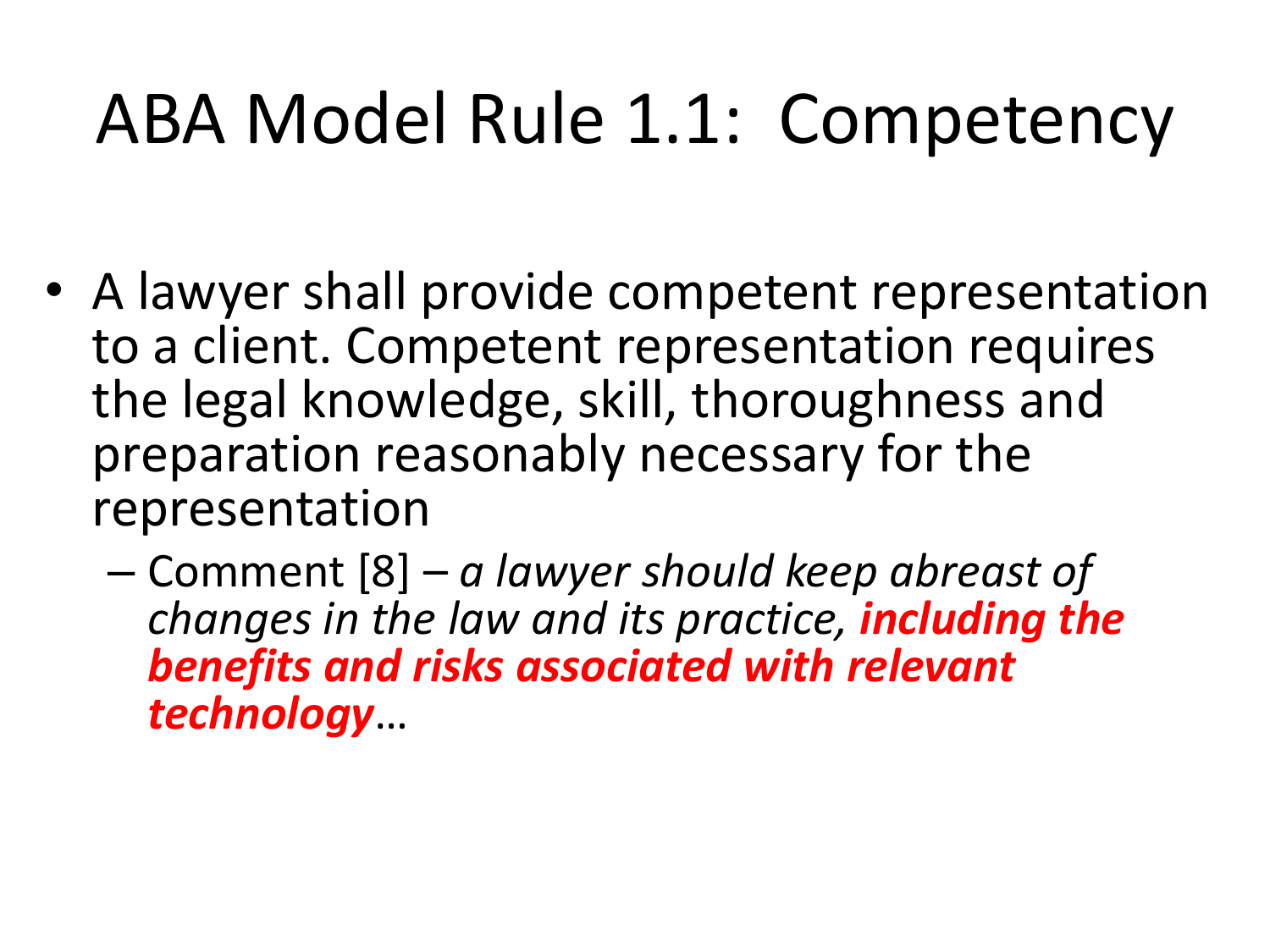### Current Federal Standard: NIST

#### NIST Cybersecurity Framework:

**Identify** 

Protect

**Detect** 

Respond

Recover

| <b>Functions</b> | <b>Categories</b> | <b>Subcategories</b> | <b>Informative References</b> |
|------------------|-------------------|----------------------|-------------------------------|
| <b>IDENTIFY</b>  |                   |                      |                               |
| <b>PROTECT</b>   |                   |                      |                               |
| <b>DETECT</b>    |                   |                      |                               |
| <b>RESPOND</b>   |                   |                      |                               |
| <b>RECOVER</b>   |                   |                      |                               |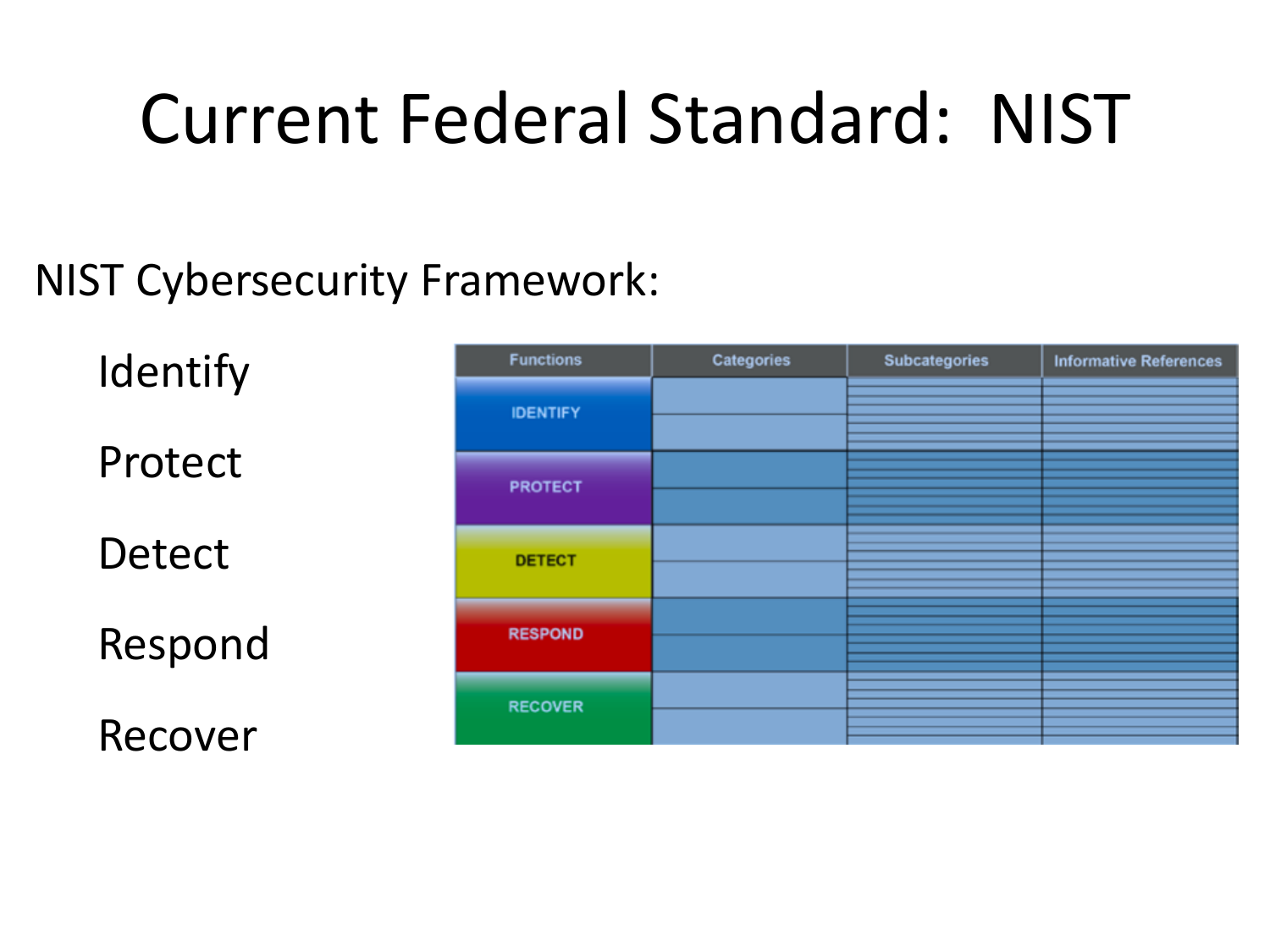### Cyber Liability Insurance

- Data Breach: Failure to protect an individual's privacy 1<sup>st</sup> Party Costs, Notification, Forensics, Legal Assistance, Credit Monitoring, PR Firms.
- Data Breach: Failure to protect an individual's privacy 3<sup>rd</sup> Party Costs, Defense Costs & Settlements
- Network Security: Loss or damage to a network & data, 1<sup>st</sup> & 3<sup>rd</sup> Party (may include lost income)
- Media Liability: Web content (Libel, Defamation)
- Fines & Penalties (HIPAA, PCI)
- eVandalism & Extortion
- Property loss from Cyber Perils (Internet of Things)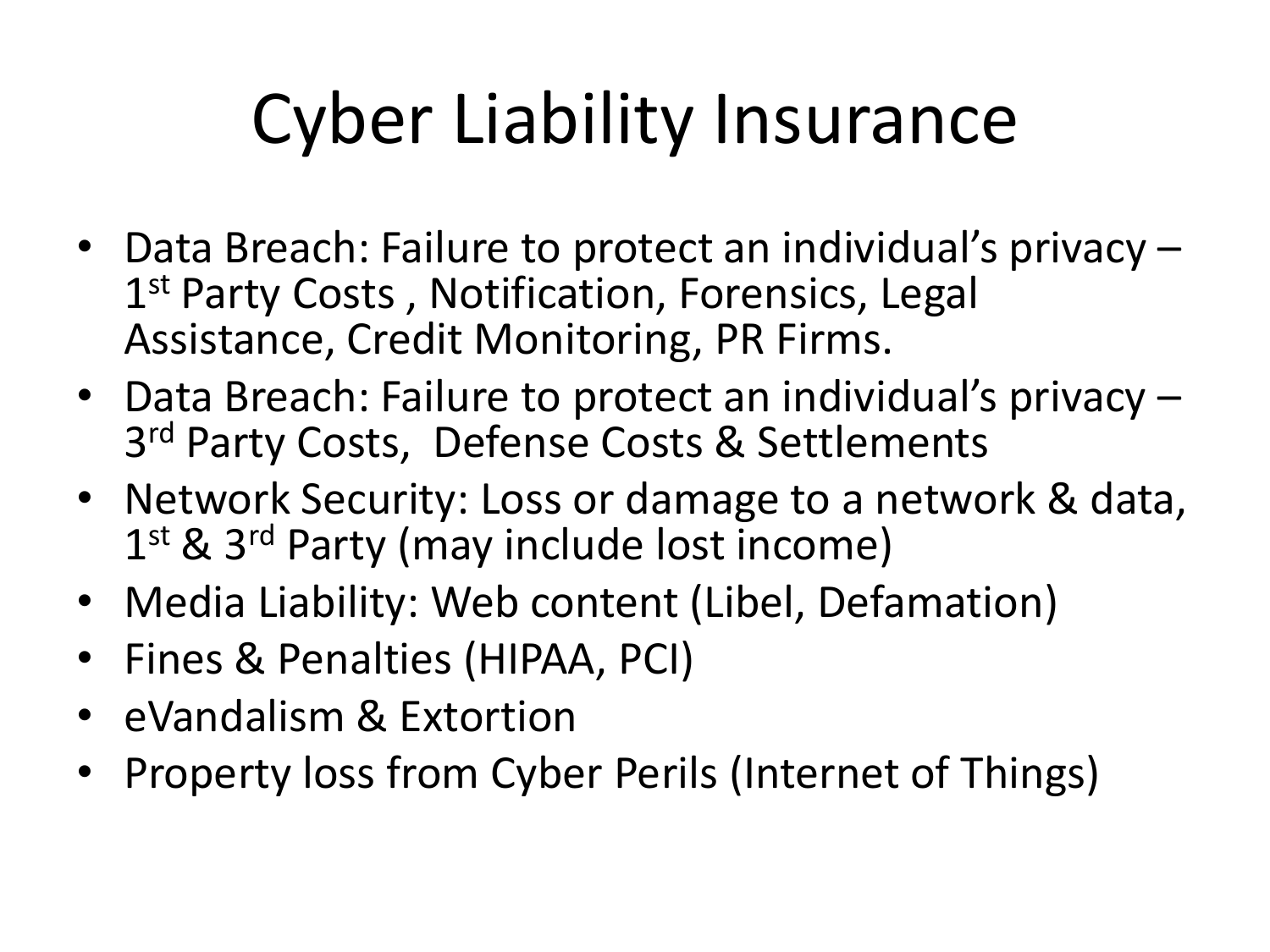### Best Practices for Management

- Perform Risk Assessment (Physical Plant, Information Systems & Workforce)
- Segregate & Secure High Risk Information, Operations & Workers
- Encrypt Sensitive Data/Implement Robust Password Policy
- Implement Company-wide Training (Ongoing)
- Incorporate Security By Design (i.e., from the beginning)
- Acquire Cyber Liability Insurance
- Enable Network Security Monitoring & Review of Log Files (Lesson Learned from Target)
- Demand Compliance from Contractors & Suppliers (Another Lesson from Target)
- Conduct Table-Top Drills
- Have Experts at the Ready If/When an Attack Occurs